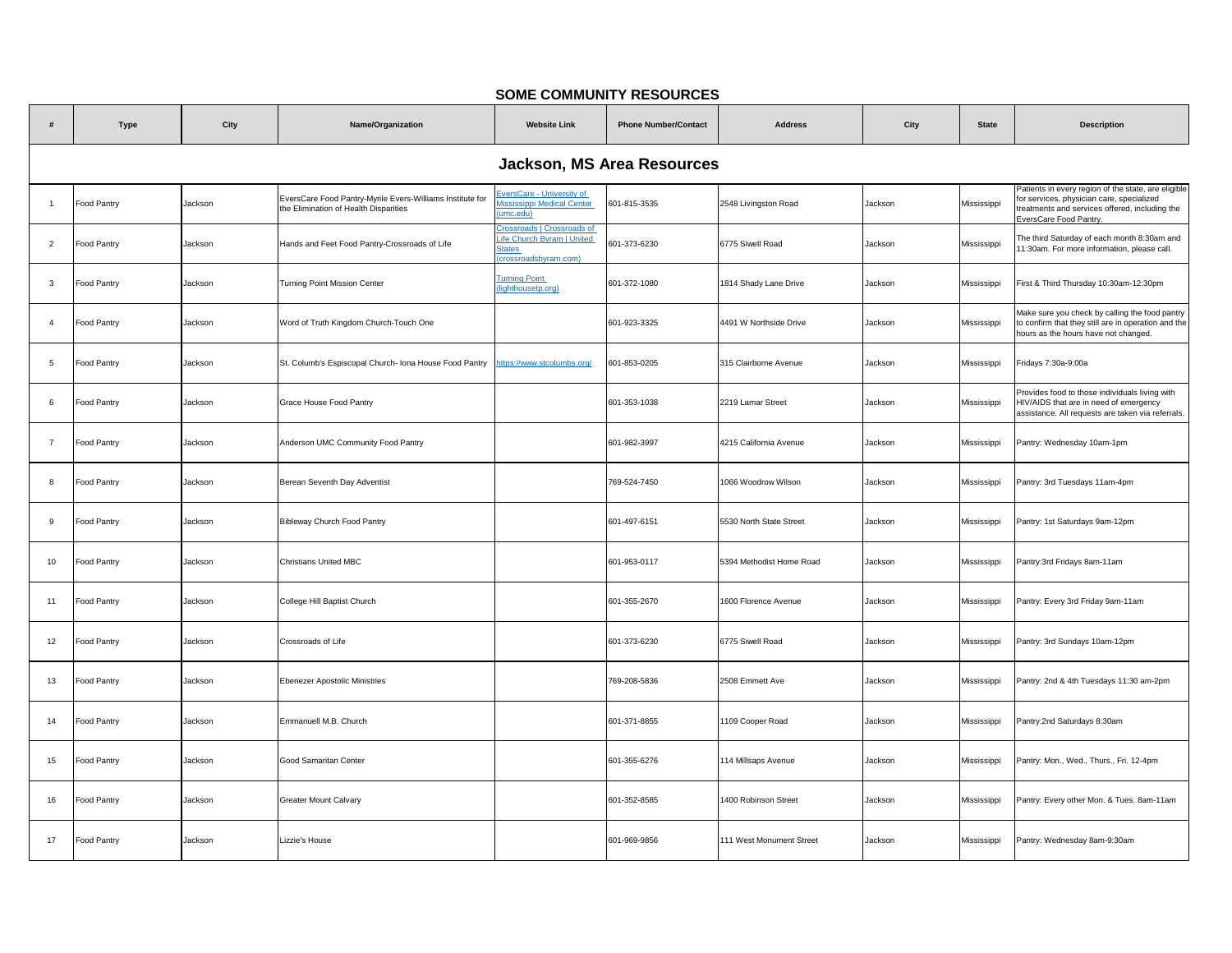| 18 | Food Pantry              | Jackson | Masjid Muhammad Mosque                                |                                                                                                        | 601-212-1400          | 6100 Floral Drive                   | Jackson | Mississippi | Pantry: 3rd Saturdays 7:00am-11:30am                                                                                                                                                          |
|----|--------------------------|---------|-------------------------------------------------------|--------------------------------------------------------------------------------------------------------|-----------------------|-------------------------------------|---------|-------------|-----------------------------------------------------------------------------------------------------------------------------------------------------------------------------------------------|
| 19 | Food Pantry              | Jackson | My Brother's Keeper                                   |                                                                                                        | 601-500-7660 ext. 311 | 805 East River Place                | Jackson | Mississippi | Pantry: Wednesday 12-2pm                                                                                                                                                                      |
| 20 | Food Pantry              | Jackson | Oak Forest Baptist Church                             |                                                                                                        | 601-372-2021          | 2875 Oak Forest Drive               | Jackson | Mississippi | Pantry: Last Saturdays of month 10am                                                                                                                                                          |
| 21 | Food Pantry              | Jackson | <b>Operation Upward</b>                               |                                                                                                        | 601-622-0269          | 1000 Winter Street                  | Jackson | Mississippi | Pantry: 3rd Wed., Thurs., Fri. 9am-12pm                                                                                                                                                       |
| 22 | Food Pantry              | Jackson | Pearl Street Community Development Corp.              |                                                                                                        | 601-355-0001          | 2519 Robinson Street, 2nd Floor     | Jackson | Mississippi | Pantry:1st Thursdays 11am-12:30pm                                                                                                                                                             |
| 23 | Food Pantry              | Jackson | <b>Rosemont Human Services</b>                        |                                                                                                        | 601-826-1325          | 3930 Officer Thomas Catchings Drive | Jackson | Mississippi | Pantry:3rd Saturdays 10am-12:30pm                                                                                                                                                             |
| 24 | Food Pantry              | Jackson | Salvation Army                                        |                                                                                                        | 601-982-4881 ext. 111 | 110 Presto Lane                     | Jackson | Mississippi | Pantry: Mon-Fri 8:30am and 1:00pm                                                                                                                                                             |
| 25 | Food Pantry/Soup Kitchen | Jackson | Alta Woods UMC                                        |                                                                                                        | 601-372-6016          | 109 Alta Woods Boulevard            | Jackson | Mississippi | Meals: Thursday 10am-12pm Pantry: Thursday<br>10am-2pm                                                                                                                                        |
| 26 | Food Pantry/Soup Kitchen | Jackson | Shekinah Glory Baptist Church                         |                                                                                                        | 601-353-7683          | 1611 Bailey Avenue                  | Jackson | Mississippi | Pantry:1st Wednesdays 9am-11am Meal: Every<br>Monday 11:30am-1pm                                                                                                                              |
| 27 | Free Clinic              | Jackson | Jackson Free Clinic                                   | Patients   Jackson Free Clinic 601-355-5161                                                            |                       | 925 Martin Luther King Jr. Drive    | Jackson | Mississippi | Medical and Psychiatry on Saturdays from<br>11:00 a.m. to 2:30 p.m. Dental appointments<br>start at 10 a.m.                                                                                   |
| 28 | Free Clinic              | Jackson | Ethel James Ivory Homeless Clinic Jackson Hinds Chc   |                                                                                                        | 601-362-5321          | 327 South Gallatin Street           | Jackson | Mississippi | Jackson-Hinds Comprehensive Health Center<br>provides health care services to the uninsured<br>and under-served in Central Mississippi. This<br>locations hours of operation are Monday -     |
| 29 | Free Clinic              | Jackson | Women's Health Clinic                                 |                                                                                                        | 601-362-0873          | 3502 W Northside Drive              | Jackson | Mississippi | This clinic operates under a SLIDING SCALE<br>model. This means that it MAY NOT be free<br>depending on your income. You will be required<br>to prove financial need in order to receive free |
| 30 | Free Clinic              | Jackson | Central Mississippi Health Service                    |                                                                                                        | 601-948-5574          | 1134 Winter Street                  | Jackson | Mississippi | This clinic operates under a SLIDING SCALE<br>model. This means that it MAY NOT be free<br>depending on your income. You will be required<br>to prove financial need in order to receive free |
| 31 | Free Clinic              | Jackson | Central Mississippi Health Service Jackson            |                                                                                                        | 601-914-0163          | 5429 Robinson Road Ext.             | Jackson | Mississippi | This clinic operates under a SLIDING SCALE<br>model. This means that it MAY NOT be free<br>depending on your income. You will be required<br>to prove financial need in order to receive free |
| 32 | Free Clinic              | Jackson | Jackson Hinds Comp. Health Center South Clinic        |                                                                                                        | 601-372-1800          | 866 Medical Plaza                   | Jackson | Mississippi | This clinic operates under a SLIDING SCALE<br>model. This means that it MAY NOT be free<br>depending on your income. You will be required<br>to prove financial need in order to receive free |
| 33 | Free Clinic              | Jackson | Jackson-Hinds Van Winkle Elementary Schoolbase Clinic |                                                                                                        | 601-922-6642          | 1655 Whiting Road                   | Jackson | Mississippi | This clinic operates under a SLIDING SCALE<br>model. This means that it MAY NOT be free<br>depending on your income. You will be required<br>to prove financial need in order to receive free |
| 34 | HIV/STI testing          | Jackson | AIDS Healthcare Foundation Healthcare Center          |                                                                                                        | 601-368-3440          | 766 Lakeland Drive Studio A         | Jackson | Mississippi | This organization offers FREE STD TESTING.<br>This may not be a clinic that offers other<br>medical services.                                                                                 |
| 35 | HIV/STI testing          | Jackson | Crossroads Clinic                                     | <b>HIV Care and Treatment</b><br>Program - Mississippi State<br><b>Department of Health</b><br>ns.aov) | 601-432-3237          | 350 W Woodrow Wilson Avenue         | Jackson | Mississippi |                                                                                                                                                                                               |
| 36 | HIV/STI testing          | Jackson | Positively U Inc                                      | Home   Positivelyu                                                                                     | 769-251-1803          | 5 Twelve Oak Circle                 | Jackson | Mississippi |                                                                                                                                                                                               |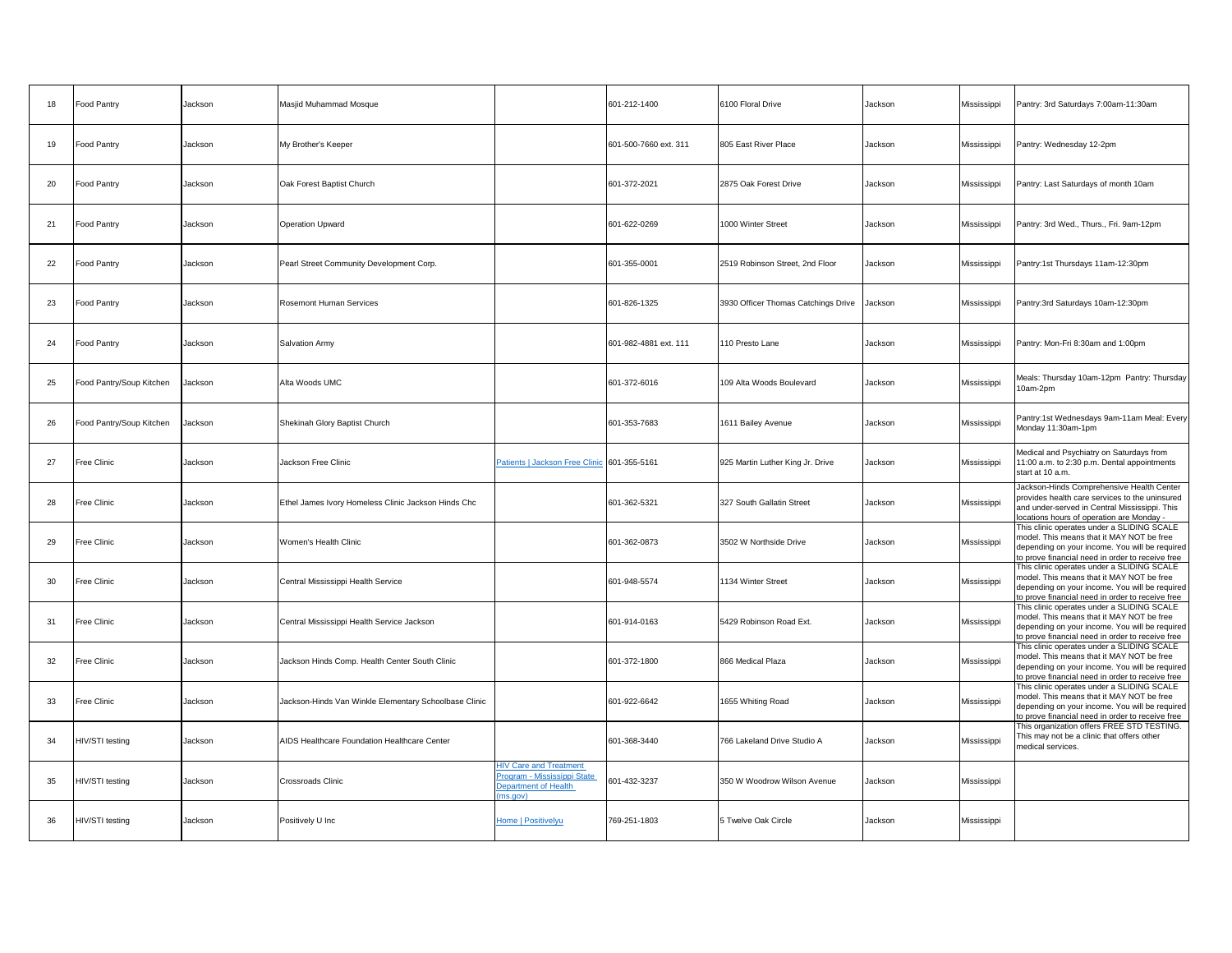| 37 | Shelter                     | Jackson | Matt's House Women's Shelter                                                                     |                                                                     | 601-948-2873                    | 343 Adelle Street                | Jackson | Mississippi | Hours: 5 p.m. - 8 a.m., 7 days per week.                                                                                                                                                          |
|----|-----------------------------|---------|--------------------------------------------------------------------------------------------------|---------------------------------------------------------------------|---------------------------------|----------------------------------|---------|-------------|---------------------------------------------------------------------------------------------------------------------------------------------------------------------------------------------------|
| 38 | Shelter                     | Jackson | <b>Flowers House</b>                                                                             |                                                                     | 601-949-9262                    | 355 Livingston Street            | Jackson | Mississippi | Services: Emergency shelter for women and<br>children only. Provide supportive<br>services such as case management, referrals<br>and counseling                                                   |
| 39 | Shelter                     | Jackson | <b>Billy Brumfield House</b>                                                                     |                                                                     | 601-948-2864                    | 1244 South Gallatin Street       | Jackson | Mississippi | Hours: 5:30 p.m. - 6:00 a.m. Services:<br>Emergency shelter for males 18 and over;<br>alcohol and drug rehabilitation; provide<br>ransitional housing for mentally and physically                 |
| 40 | Shelter                     | Jackson | <b>Gateway Rescue Mission</b>                                                                    |                                                                     | 601-944-0409                    | 328 South Gallatin Street        | Jackson | Mississippi | Hours: Business: 8:30- 5:00 Shelter: Services:<br>Emergency shelter for adult males. Christian-<br>based. New Life A & D Program; mental health<br>counseling; day services. Shelter: 24 Hours w/ |
| 41 | Shelter                     | Jackson | The Salvation Army, Center of Hope                                                               |                                                                     | 601-982-4881                    | 110 Preston Lane                 | Jackson | Mississippi | Hours: Social services 8:30 a.m.-4:30 Shelter:<br>4 p.m. - 7:30 a.m.<br>Services: Emergency shelter for homeless<br>males and females age                                                         |
| 42 | Shelter                     | Jackson | Shelter for Battered Families, Catholic Charities                                                |                                                                     | 601-366-0222                    | 200 N Congress Street, Suite 100 | Jackson | Mississippi | Hours: 24 hours<br>Services: Shelter for women (18 & older) and<br>children who are victims of<br>domestic violence. Services include: shelter,                                                   |
| 43 | Shelter                     | Jackson | The Opportunity Center                                                                           |                                                                     | 601-949-3540                    | 845 W Amite Street               | Jackson | Mississippi | Hygiene items, towels, wash clothes, shower<br>shoes and bus passes. As the only day shelter<br>n the city, Opportunity Center provides a safe,<br>lean place for homeless men and women to       |
| 44 | Shelter                     | Jackson | Voice of Calvary Ministries                                                                      |                                                                     | 601-969-3088                    | 531 W Capital Street             | Jackson | Mississippi | third Wednesday of each month from 2:30 p.m.<br>until 5:00 p.m.                                                                                                                                   |
| 45 | Soup Kitchen                | Jackson | <b>Stewpot Community Services</b>                                                                | Stewpot                                                             | 601-353-2759                    | 1100 W Capitol Street            | Jackson | Mississippi | Noon meal 365 days a year                                                                                                                                                                         |
| 46 | Soup Kitchen                | Jackson | Gateway Rescue Mission                                                                           |                                                                     | 601-353-5864                    | 328 South Gallatin Street        | Jackson | Mississippi | Meal: 7 days a week 12pm, 11:30am on<br>Saturdays and Sundays                                                                                                                                     |
| 49 | <b>Transitional Housing</b> | Jackson | <b>SIMS House</b>                                                                                |                                                                     | 601-948-2795                    | 1010 West Capitol Street         | Jackson | Mississippi | Services: Transitional shelter for homeless<br>emales 20 years & older and their<br>children (no male children age 14 or over).<br>Must be referred from                                          |
| 50 | <b>Transitional Housing</b> | Jackson | Southern Christian Services for Children & Youth, P.A.L.S<br><b>Transitional Living Facility</b> |                                                                     | 601-366-7733                    | 5260 Manhattan Road              | Jackson | Mississippi | Services: Adolescents ages 16-21 who are<br>homeless. Independent living skills,<br>money management, education, employment,<br>counselina.                                                       |
| 51 | <b>Transitional Housing</b> | Jackson | Windgard House                                                                                   |                                                                     | 601-969-2775                    | 1279 N West Street               | Jackson | Mississippi | Services: Housing, Chapel Ministries, referral.<br>Clients must be able to work.<br>Everything is offered by availability only.<br>Length of stay: Up to 1 year                                   |
| 52 | <b>Transitional Housing</b> | Jackson | New Dimensions Development Foundation/Lizzie's House                                             |                                                                     | 601-672-1865                    | 111 West Monument Street         | Jackson | Mississippi | Hours: Office-8 a.m. - 4 p.m. M-F<br>Services: Provide transitional living for women<br>19 & older, clothing, food, job<br>assistance. Operates "West Jackson Apparel."                           |
|    |                             |         |                                                                                                  |                                                                     | <b>Tampa Bay Area Resources</b> |                                  |         |             |                                                                                                                                                                                                   |
| 53 | <b>Food Pantry</b>          | Tampa   | Feeding Tampa Bay                                                                                | eeding Tampa Bay -<br>ecause Food Makes<br><b>Tomorrow Possible</b> | 813-254-1190                    | 4702 Transport Drive Building #6 | Tampa   | Florida     |                                                                                                                                                                                                   |
| 54 | Food Pantry                 | Tampa   | Kaye Prox Food Bank                                                                              |                                                                     | 813-884-1232                    | 8401 W Hillsborough Ave          | Tampa   | Florida     | Fridays 2:00 pm to 3:30 pm.                                                                                                                                                                       |
| 55 | Food Pantry                 | Tampa   | <b>Bay Chapel</b>                                                                                | Bay Chapel   Tampa, Florida                                         | 813-618-3872                    | 20303 Trout Creek Drive          | Tampa   | Florida     |                                                                                                                                                                                                   |
| 56 | Food Pantry                 | Tampa   | Community Food Pantry                                                                            | Community Food Pantry<br>thecommunityfoodpantry.com 813-963-2772    |                                 | 13115 S Village Drive            | Tampa   | Florida     |                                                                                                                                                                                                   |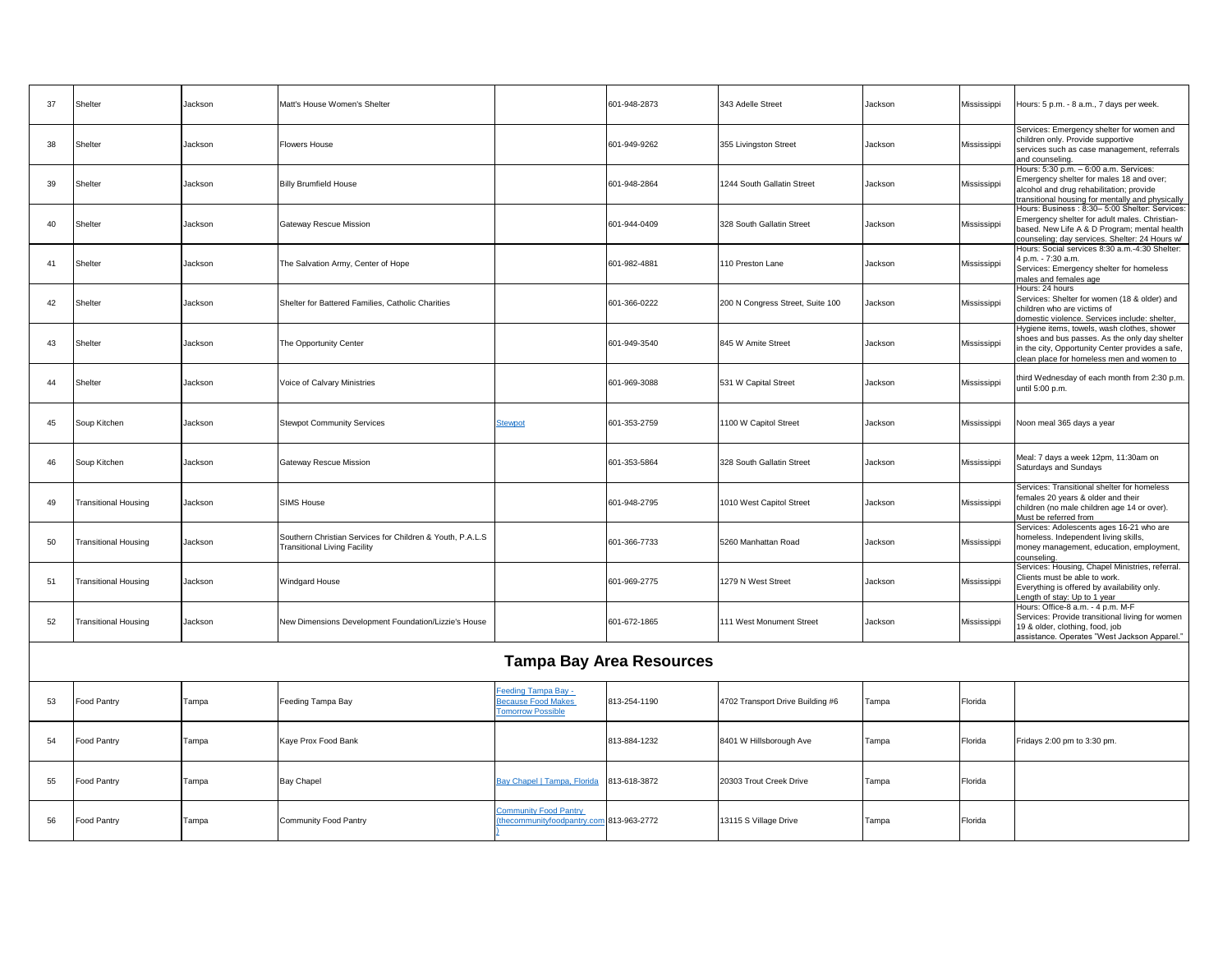| 57 | Food Pantry | Tampa | Tampa Bay Harvest                                                              | <b>Tampa Bay Harvest</b>                   | 800-906-1726 | 9430 Lazy Lane                    | Tampa | Florida |                                                                                           |
|----|-------------|-------|--------------------------------------------------------------------------------|--------------------------------------------|--------------|-----------------------------------|-------|---------|-------------------------------------------------------------------------------------------|
| 58 | Food Pantry | Tampa | <b>Trinity Café</b>                                                            | <b>Trinity Cafe - Feeding Tampa</b><br>Bay | 813-865-4822 | 2801 N Nebraska Avenue            | Tampa | Florida |                                                                                           |
| 59 | Food Pantry | Tampa | Guided Path Foundation                                                         |                                            | 813-373-6649 | 8307 N Armenia Avenue             | Tampa | Florida | Monday thru Friday 10-4 p.m. Food Distribution<br>Tuesday from 10-4 p.m. Sunday 11-2 p.m. |
| 60 | Free Clinic | Tampa | Tampa-Hillsborough Action Plan Inc                                             |                                            | 813-626-4926 | 3220 Cove Bend Drive              | Tampa | Florida |                                                                                           |
| 61 | Free Clinic | Tampa | Tampa Family Health Centers Sheldon Clinic                                     |                                            | 813-307-8053 | 9827 N Sheldon Road               | Tampa | Florida |                                                                                           |
| 62 | Free Clinic | Tampa | Francis House Inc                                                              |                                            | 813-237-3066 | 4703 N. Florida Avenue            | Tampa | Florida |                                                                                           |
| 63 | Free Clinic | Tampa | Hillsborough County FL Dept. of Health Sulphur Springs<br><b>Health Center</b> |                                            | 813-307-8000 | 8605 Mitchell Avenue              | Tampa | Florida |                                                                                           |
| 64 | Free Clinic | Tampa | Tamfamily Health Center North 22nd                                             |                                            | 813-272-6240 | 4620 North 22nd Street            | Tampa | Florida |                                                                                           |
| 65 | Free Clinic | Tampa | The Derek Jeter Center at Phoenix House                                        |                                            | 800-378-4435 | 5501 West Waters Avenue Suite 404 | Tampa | Florida |                                                                                           |
| 66 | Free Clinic | Tampa | West Tampa Health Center                                                       |                                            | 813-490-1426 | 2103 N Rome Avenue                | Tampa | Florida |                                                                                           |
| 67 | Free Clinic | Tampa | Tampa Family Health Center Florida Ave                                         |                                            | 813-490-1957 | 1514 N Florida Avenue Ste 300     | Tampa | Florida |                                                                                           |
| 68 | Free Clinic | Tampa | Tampa Family Health Center Fowler Ave                                          |                                            | 813-866-0950 | 1502 E Fowler Avenue              | Tampa | Florida |                                                                                           |
| 69 | Free Clinic | Tampa | Tampa Family Health Center Waters Ave                                          |                                            | 813-490-5420 | 8213 W Waters Avenue              | Tampa | Florida |                                                                                           |
| 70 | Free Clinic | Tampa | Lee Davis Health Center                                                        |                                            | 813-272-6240 | 3402 N 22nd Street                | Tampa | Florida |                                                                                           |
| 71 | Free Clinic | Tampa | Red Crescent Clinic of Tampa Bay                                               |                                            | 813-246-5006 | 7328 E Sligh Avenue               | Tampa | Florida |                                                                                           |
| 72 | Free Clinic | Tampa | Judeo Christian Health Clinic                                                  |                                            | 813-870-0395 | 4120 1/2 North MacDill Avenue     | Tampa | Florida |                                                                                           |
| 73 | Free Clinic | Tampa | Lily Pharmacy and Clinic                                                       |                                            | 813-632-6200 | 2232 University Square Mall       | Tampa | Florida |                                                                                           |
| 74 | Free Clinic | Tampa | Center for Family Health                                                       |                                            | 813-237-6988 | 912 E Sligh Avenue                | Tampa | Florida |                                                                                           |
| 75 | Free Clinic | Tampa | Calvary Community Clinic                                                       |                                            | 813-238-6000 | 3401 East Louisiana Avenue        | Tampa | Florida |                                                                                           |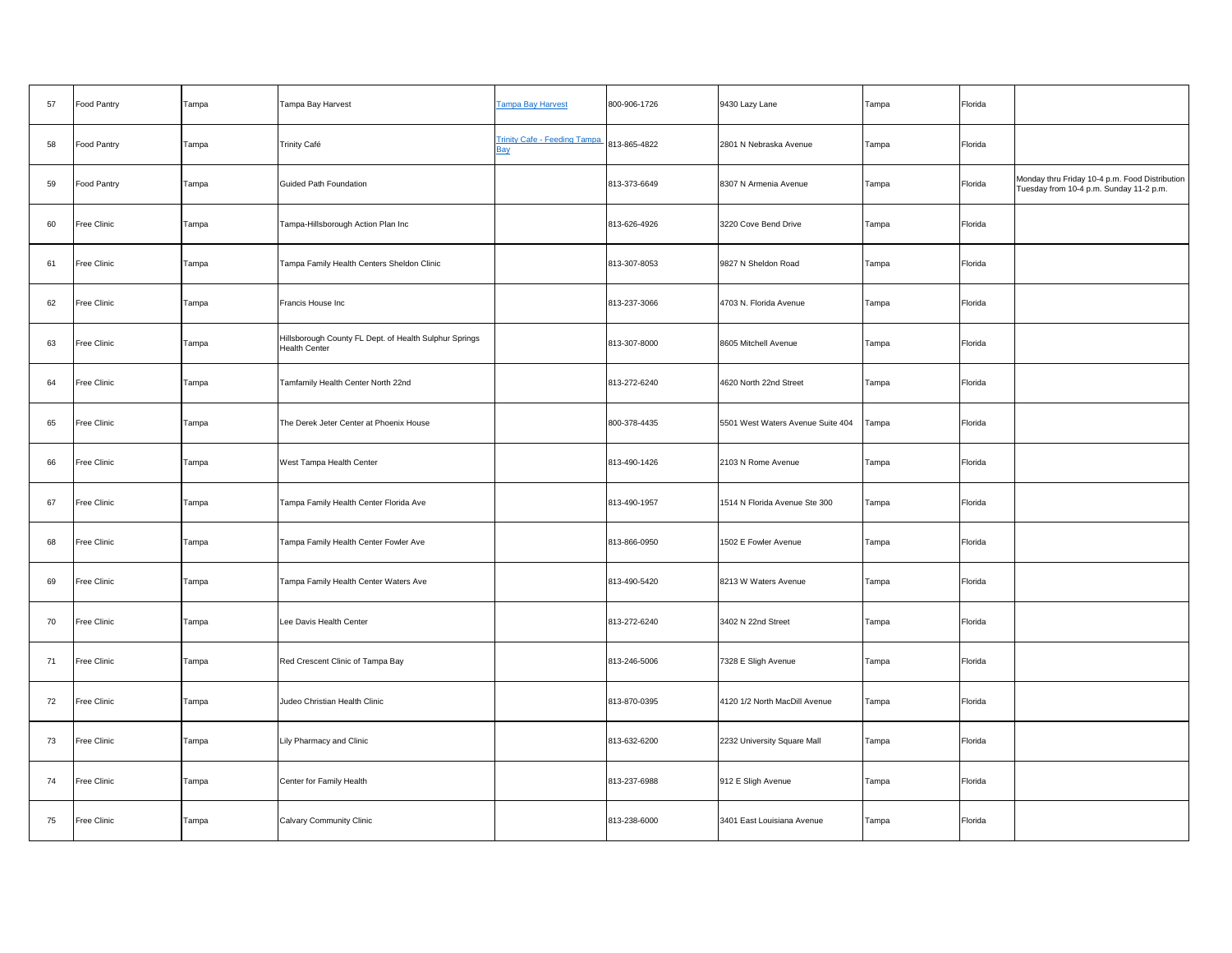| 76 | Free Clinic        | Tampa | Tampa Family Health Center Dale Mabry Clinic      |                                                  | 813-405-3939  | 7814 N Dale Mabry Highway             | Tampa | Florida |                                                                                                                                                                                               |
|----|--------------------|-------|---------------------------------------------------|--------------------------------------------------|---------------|---------------------------------------|-------|---------|-----------------------------------------------------------------------------------------------------------------------------------------------------------------------------------------------|
| 77 | Free Clinic        | Tampa | Tampa Family Health Center Sheldon Rd Clinic      |                                                  | 813-397-5320  | 5611 Sheldon Road                     | Tampa | Florida |                                                                                                                                                                                               |
| 78 | <b>Free Clinic</b> | Tampa | Tampa Family Health Center Sheldon Rd OB Clinic   |                                                  | 813-307-8058  | 13601 N 22nd Street                   | Tampa | Florida |                                                                                                                                                                                               |
| 79 | <b>Free Clinic</b> | Tampa | Tampa Family Health Center Columbus Dr Clinic     |                                                  | 813-384-4151  | 4422 E Columbus Drive                 | Tampa | Florida |                                                                                                                                                                                               |
| 80 | Free Clinic        | Tampa | Tampa Family Health Center Fletcher Ave Clinic    |                                                  | 813-397-5310  | 3100 E Fletcher Avenue                | Tampa | Florida |                                                                                                                                                                                               |
| 81 | Free Clinic        | Tampa | Tampa Family Health Center Sligh Avenue Clinic    |                                                  | 813-549-8060  | 6216 East Sligh Avenue                | Tampa | Florida |                                                                                                                                                                                               |
| 82 | Free Clinic        | Tampa | Tampa Family Health Center Causeway Blvd Clinic   |                                                  | 813-405-37010 | 7608 Causeway Boulevard               | Tampa | Florida |                                                                                                                                                                                               |
| 83 | Free Clinic        | Tampa | Tampa Family Health Center Westshore Blvd Clinic  |                                                  | 813-712-1940  | 3901 S Westshore Boulevard            | Tampa | Florida |                                                                                                                                                                                               |
| 84 | Free Clinic        | Tampa | Tampa Family Health Center Nebraska Avenue Clinic |                                                  | 813-712-1930  | 8108 N Nebraska Avenue                | Tampa | Florida |                                                                                                                                                                                               |
| 85 | Free Clinic        | Tampa | Palm River Community Health Center                |                                                  | 813-630-3600  | 7728 Palm River Road                  | Tampa | Florida |                                                                                                                                                                                               |
| 86 | HIV/STI testing    | Tampa | Ybor Youth Clinic                                 |                                                  | 813-396-9021  | 1315 E 7th Avenue Ste 104             | Tampa | Florida | ages of 13 to 24                                                                                                                                                                              |
| 87 | HIV/STI testing    | Tampa | Synergy Health Centers Inc                        |                                                  | 813-626-4926  | 318 E Martin Luther King Jr Boulevard | Tampa | Florida |                                                                                                                                                                                               |
| 88 | HIV/STI testing    | Tampa | EPIC (Tampa Campus)                               |                                                  | 813-237-3066  | 4703 N. Florida Avenue                | Tampa | Florida |                                                                                                                                                                                               |
| 89 | HIV/STI testing    | Tampa | Diversity Health Center of Tampa Bay              |                                                  | 813-518-0881  | 4302 N Habana Avenue Suite 200        | Tampa | Florida |                                                                                                                                                                                               |
| 90 | HIV/STI testing    | Tampa | Positively U Inc                                  |                                                  | 813-515-4408  | 1420 W Waters Avenue Ste 104          | Tampa | Florida |                                                                                                                                                                                               |
| 91 | Housing            | Tampa | FSJ Rooming House                                 | http://www.fsjroominghouse.in                    | 813-294-4993  | 4202 N Nebraska Avenue                | Tampa | Florida | We operate 24/7/365, we operate on a first<br>come firsts serve basis. We have a capacity of<br>132 shelter beds, although this is broken down<br>by several programs.                        |
| 92 | Housing            | Tampa | Recovery Services of Tampa Bay                    | Home<br>(recoveryoftampabay.org)                 | 813-969-2068  | 1812 E 143rd Avenue #2                | Tampa | Florida | Office Hours M-F 9 - 5 pm<br>After Hours or Weekends by Appointment Only.<br>We at Recovery Services feel that everyone                                                                       |
| 93 | Housing            | Tampa | New Life Transitional Services, Inc.              |                                                  | 813-710-3818  | 401 E Jackson Street Ste 2340         | Tampa | Florida | *NOT A HOMELESS SHELTER** New Life<br>Transitional Services, Inc operates group<br>homes for Veterans, persons with intellectual<br>and developmental disabilities, foster children           |
| 94 | Shelter            | Tampa | <b>Metropolitan Ministries</b>                    | <b>Metropolitan Ministries</b><br>(metromin.org) | 813-209-1200  | 2301 North Tampa Street               | Tampa | Florida | We are temporarily not able to accept walk-ins<br>for emergency shelter. However, if you need<br>emergency shelter or have questions related to<br>the process, email Intakedocs@metromin.org |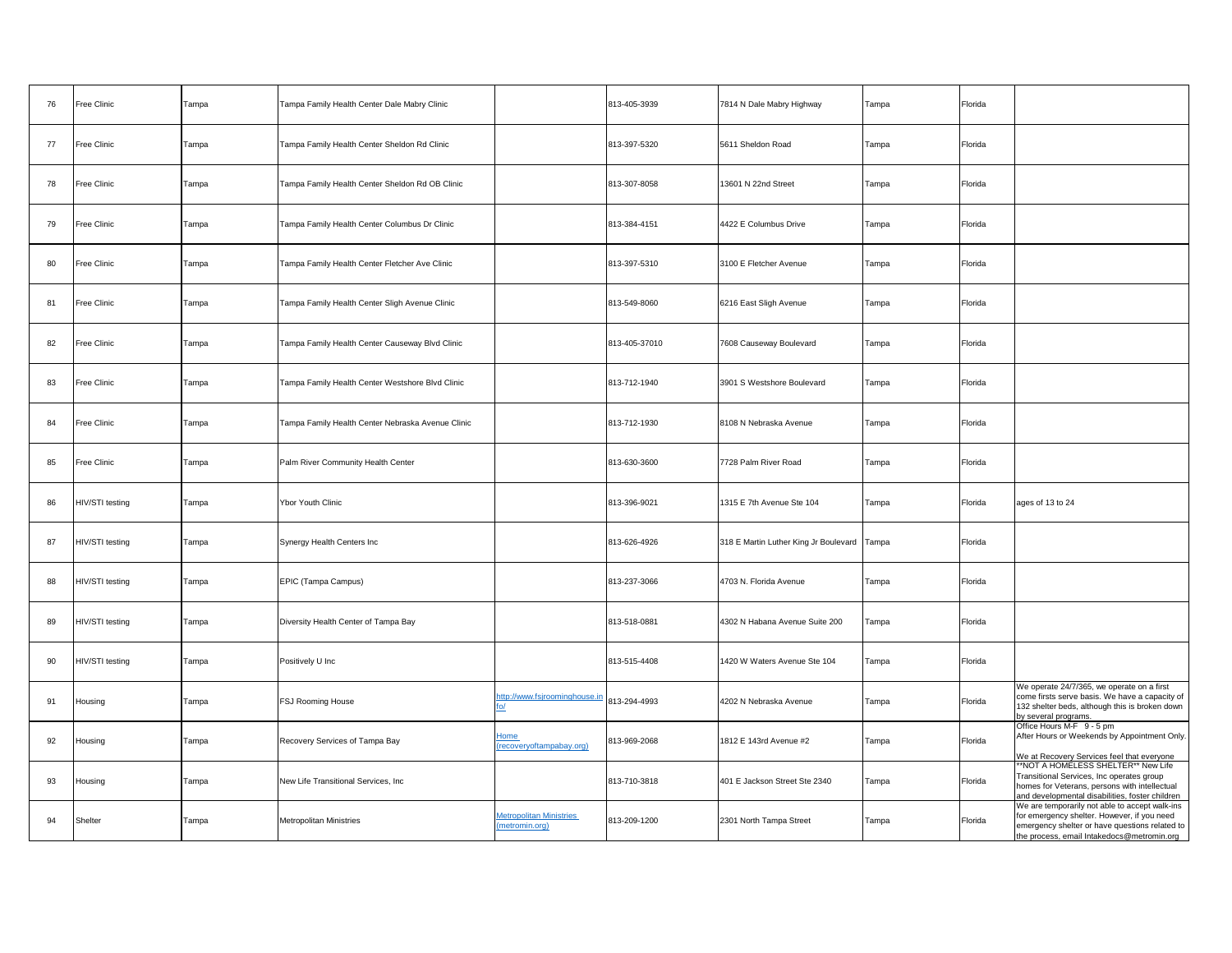| 95  | Shelter      | Tampa | New Beginnings of Tampa                   |                                                                                             | 813-971-6961 | 8535 North Nebraska Avenue | Tampa | Florida | New Beginnings of Tampa also offers<br>emergency housing for up to 50 people on a<br>daily and weekly basis located at 8535 North<br>Nebraska Avenue. Admission to our programs       |
|-----|--------------|-------|-------------------------------------------|---------------------------------------------------------------------------------------------|--------------|----------------------------|-------|---------|---------------------------------------------------------------------------------------------------------------------------------------------------------------------------------------|
| 96  | Shelter      | Tampa | Dawning Family Services                   |                                                                                             | 813-875-2024 | 6718 N Armenia Avenue      | Tampa | Florida | Dawning Family Services is an emergency<br>homeless shelter for families with at least one<br>minor child and women who are currently<br>pregnant. Currently, we are at capacity. Our |
| 97  | Shelter      | Tampa | <b>Homeless Helping Homeless</b>          | <b>Homeless Helping Homeless</b><br>Inc. an emergency shelter<br>provider (homelesshhh.com) | 813-415-3586 | 3000 N Florida Avenue      | Tampa | Florida | . Women's Transitional Shelter<br>(STILL OPEN)<br>813/415-3586                                                                                                                        |
| 98  | Shelter      | Tampa | <b>ACTS Tampa</b>                         | <b>Agency for Community</b><br><b>Treatment Services (ACTS)</b><br>(actsfl.org)             | 813-246-4899 | 4612 N 56th Street         | Tampa | Florida | Hours: Mondays through Fridays 8am to 5pm.<br>ACTS Bridge Housing provides 90 day and                                                                                                 |
| 99  | Soup Kitchen | Tampa | Feeding Ministries Global Nonprofit, Inc. | Feeding Ministries Global -<br><b>Where Communities Come</b><br><b>Together</b>             | 813-544-0488 | 1254 Channelside Drive     | Tampa | Florida | Homeless Services: Showers, Hygiene<br>Products, Bathrooms, 3 Meals a day, 3 days a<br>week, clothing, free WI-FI, free Notary Service,<br>Free Blankets, Mailing Address             |
| 100 | Soup Kitchen | Tampa | Faith Café                                | <b>Faith Cafe</b><br>(faithcafetampa.org)                                                   | 813-877-6889 | 1340 N Clearview Avenue    | Tampa | Florida |                                                                                                                                                                                       |
| 101 | Soup Kitchen | Tampa | <b>Trinity Café</b>                       | Trinity Cafe - Feeding Tampa Bay 813-865-4822                                               |              | 2801 N Nebraska Avenue     | Tampa | Florida |                                                                                                                                                                                       |